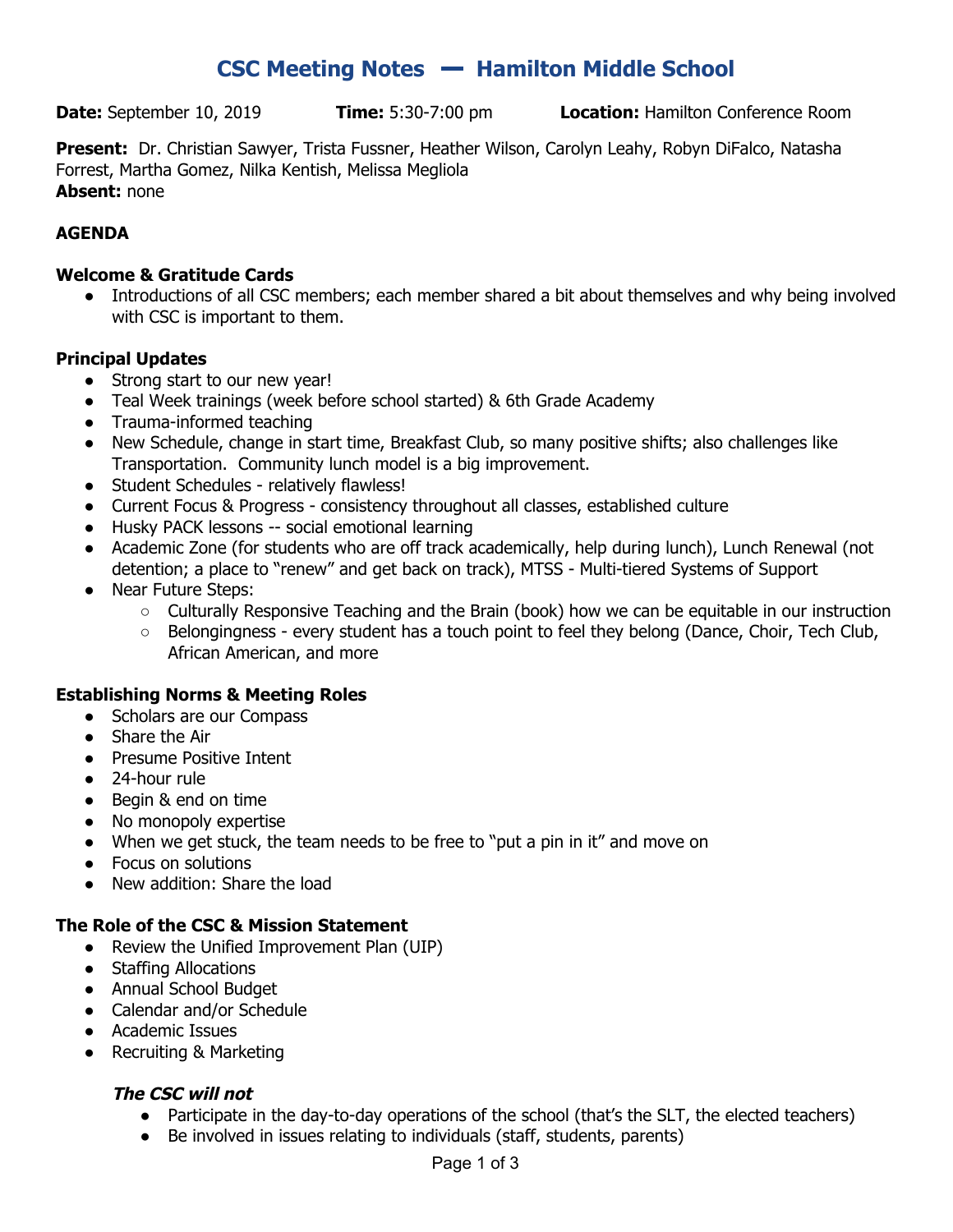• Be involved in personnel issues

## **Roles:**

- Observer: Heather Wilson
- Timekeeper: Trista Fusner

## **Hamilton CSC Mission Statement Pre-Draft**

Our mission is to support and develop an environment for our community in which the educational, social, and emotional needs of ALL Hamilton students are successfully served. This is accomplished by being proactive, transparent, and equity-minded in identifying, discussing, and addressing these needs and creating solutions. We work together to provide for the short- and long-term direction and provide critical feedback from parent, staff, and community perspectives.

#### **Discussion:**

- Affirmation of the term "proactive" -- so important to do this rather than be reactive.
- Doesn't mention the Recruiting & Marketing piece of CSC's role; we expressed last year willingness to help and do work as members to help the school
- How are we planning to get feedback from our community

## **Budget collaboration**

- Statutory Guidance: "Provide guidance, evaluation, and recommendations to the Principal and/or the Instructional Superintendent as to the following:
	- Priorities for
- Budget Overview:
	- Hamilton is 1 students below budget projection from last December
	- This means we must reduce our budget by approximately 60K. There is carryforward from last year. However, we did bring people back from retirement which is costly.
	- My budget partner and I have gone in and reduced all "non-salary" budgets to lowest amounts we can find
	- To balance the budget for this year, we must reduce personnel by \$50K
	- There is no area to cut with classroom teaching that will not cause a violation of our Master Agreement with DCTA.
- **Budget Decision Constraints** 
	- We must protect our classroom teaching positions
	- We cannot reduce teacher leadership roles and meet our budget requirement. The funds granted to us for each position would have to be sent back to the central office
	- Christian will present areas he and his admin analyzed that could have least impact on students and services to families - and still run the school
	- Budget assistance decisions… (missed the details here)
- Guidance Protocol
	- Christian will review areas that can be considered for reduction
	- CSC members will have open conversation about
- Scenario 1 vs Scenario 2 presented on screen
- Discussion: questions about office staffing levels; question about last year budget adjustments -didn't we go from 3 restorative positions down to 2 and now we're considering only 1; we cut the nurse to keep the restorative position last year but now we've had a year to see how that impacts our community.
- Previously we didn't have a full MTSS person, only part time.
- Now we have more work on our Deans' plates.
- One of the role of the nurse is to be a 504 coordinator (part of IEP team). We're already feeling understaffed in our SPED team and this helps support that team as well.
- Budget Assistance request -- how many other middle schools got it last year? We did last year.